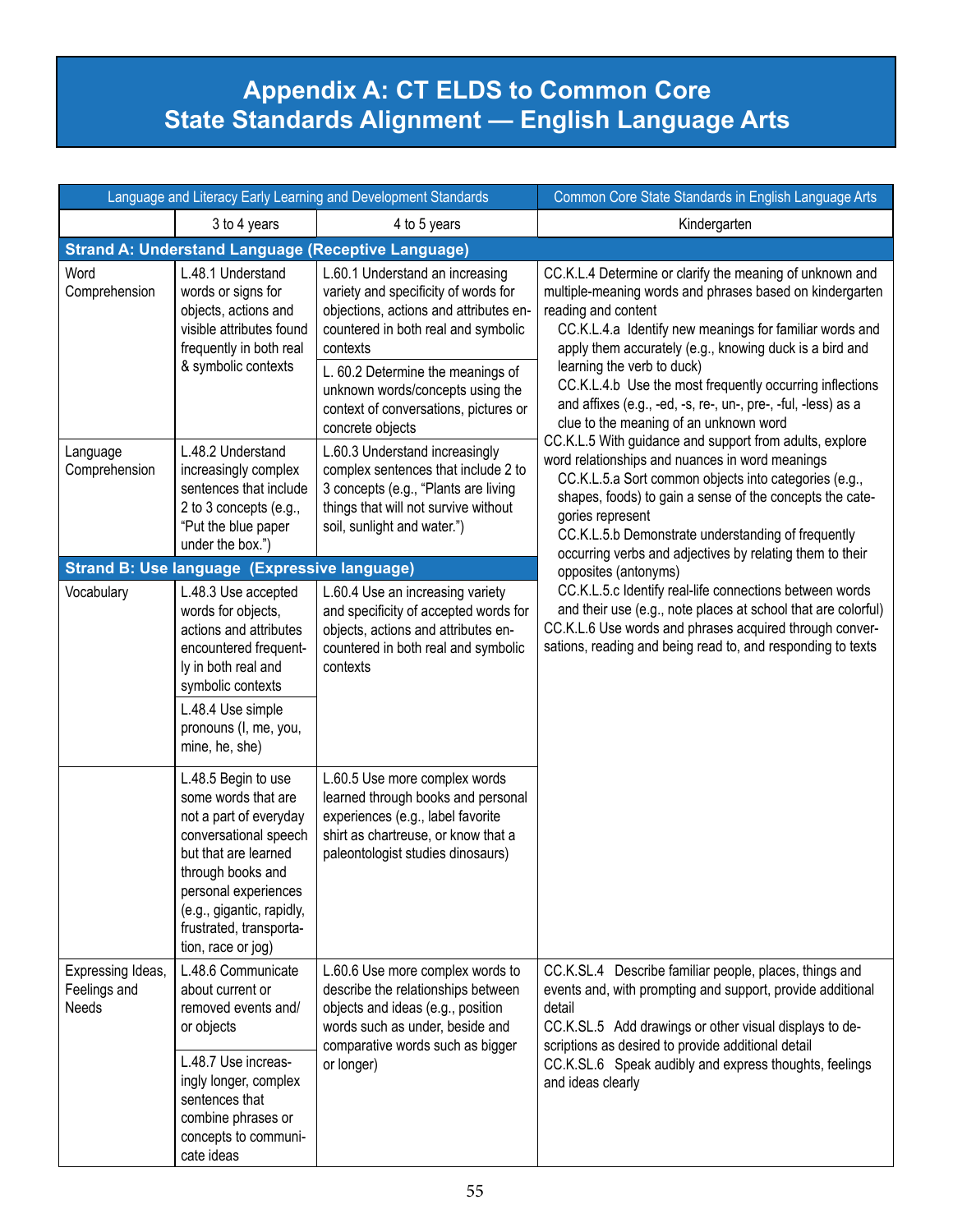| Language<br>Structure                                                                                                                                            | L.48.8 Use basic<br>grammar rules includ-<br>ing irregular past tense<br>and questions<br>Note: Variations in ap-<br>plying grammar rules<br>may be due to dual<br>language learning and/<br>or alternative grammar<br>usage in home or<br>community<br>L.48.9 Use speech<br>that is mostly intelli-<br>gible to familiar and<br>unfamiliar adults | L.60.7 Use basic grammar rules<br>including subject-verb agreement,<br>tenses, regular & irregular past<br>tense, irregular plurals<br>Note: Variations in applying<br>grammar rules may be due to dual<br>language learning and/or alterna-<br>tive grammar usage in home or<br>community<br>L.60.8 Use an increasing variety<br>and specificity of accepted words for<br>objects, actions and attributes en-<br>countered in both real and symbolic<br>contexts | CC.K.L.1 Demonstrate command of the conventions of<br>standard English grammar and usage when speaking<br>CC.K.L.1.a Print many upper- and lowercase letters<br>CC.K.L.1.b Use frequently occurring nouns and verbs<br>CC.K.L.1.c Form regular plural nouns orally by adding /s/<br>or /es/ (e.g., dog, dogs; wish, wishes)<br>CC.K.L.1.d Understand and use question words (inter-<br>rogatives) (e.g., who, what, where, when, why, how)<br>CC.K.L.1.e Use the most frequently occurring preposi-<br>tions (e.g., to, from, in, out, on, off, for, of, by, with)<br>CC.K.L.1.f Produce and expand complete sentences in<br>shared language activities |
|------------------------------------------------------------------------------------------------------------------------------------------------------------------|----------------------------------------------------------------------------------------------------------------------------------------------------------------------------------------------------------------------------------------------------------------------------------------------------------------------------------------------------|-------------------------------------------------------------------------------------------------------------------------------------------------------------------------------------------------------------------------------------------------------------------------------------------------------------------------------------------------------------------------------------------------------------------------------------------------------------------|---------------------------------------------------------------------------------------------------------------------------------------------------------------------------------------------------------------------------------------------------------------------------------------------------------------------------------------------------------------------------------------------------------------------------------------------------------------------------------------------------------------------------------------------------------------------------------------------------------------------------------------------------------|
|                                                                                                                                                                  | <b>Strand C: Use language for social interaction</b>                                                                                                                                                                                                                                                                                               |                                                                                                                                                                                                                                                                                                                                                                                                                                                                   |                                                                                                                                                                                                                                                                                                                                                                                                                                                                                                                                                                                                                                                         |
| Conventions of<br>Conversation                                                                                                                                   | L.48.10 Maintain a<br>topic of conversation<br>over the course of<br>several turns                                                                                                                                                                                                                                                                 | L.60.9 Initiate, maintain and end<br>conversations by repeating what<br>other person says and/or asking<br>questions                                                                                                                                                                                                                                                                                                                                              | CC.K.SL.1 Participate in collaborative conversations with<br>diverse partners about kindergarten topics and texts with<br>peers and adults in small and larger groups<br>CC.K.SL.1.a Follow agreed-upon rules for discussions                                                                                                                                                                                                                                                                                                                                                                                                                           |
| Language for<br>Interaction                                                                                                                                      | L.48.11 Answer simple<br>who, what, where and<br>why questions                                                                                                                                                                                                                                                                                     | L.60.10 Use language to share ideas<br>and gain information                                                                                                                                                                                                                                                                                                                                                                                                       | (e.g., listening to others and taking turns speaking about<br>the topics and texts under discussion)<br>CC.K.SL.1.b Continue a conversation through multiple<br>exchanges<br>CC.K.SL.2 Confirm understanding of a text read aloud or in-<br>formation presented orally or through other media by asking<br>and answering questions about key details and requesting<br>clarification if something is not understood<br>CC.K.SL.3 Ask and answer questions in order to seek help,<br>get information, or clarify something that is not understood                                                                                                        |
|                                                                                                                                                                  | <b>Strand D: Book Appreciation and Knowledge</b>                                                                                                                                                                                                                                                                                                   |                                                                                                                                                                                                                                                                                                                                                                                                                                                                   |                                                                                                                                                                                                                                                                                                                                                                                                                                                                                                                                                                                                                                                         |
| Show Interest and<br>Engagement with<br><b>Books</b>                                                                                                             | L.48.12 Select fiction<br>and non-fiction books<br>to be read and attend<br>with interest                                                                                                                                                                                                                                                          | L.60.11 Independently choose to<br>'read' books and select a variety of<br>texts, including fiction and nonfiction                                                                                                                                                                                                                                                                                                                                                | CC.K.R.F.4 Read emergent-reader texts with purpose and<br>understanding<br>CC.K.R.I.10 Actively engage in group reading activities with<br>purpose and understanding<br>CC.K.R.L.10 Actively engage in group activities with purpose<br>and understanding                                                                                                                                                                                                                                                                                                                                                                                               |
| Understands<br>Stories or<br>Information<br>(Stories or<br>information may<br>be shared through<br>oral storytelling,<br>sharing of<br>pictures and/or<br>books) | L.48.13 Demonstrate<br>comprehension<br>through retelling with<br>use of pictures and<br>props, acting out main<br>events or share infor-<br>mation learned from<br>nonfiction text                                                                                                                                                                | L.60.12 With prompting and support,<br>retell familiar stories, including story<br>elements (e.g., setting, characters,<br>events) and/or shares key details<br>from informational text                                                                                                                                                                                                                                                                           | CC.K.R.I.1 With prompting and support, ask and answer<br>questions about key details in a text<br>CC.K.R.I.2 With prompting and support, identify the main<br>topic and retell key details of a text<br>CC.K.RL.1 With prompting and support, ask and answer<br>questions about key details in a text<br>CC.K.RL. 2 With prompting and support, retell familiar<br>stories, including key details<br>CC.K.R.L.3 With prompting and support, identify characters,<br>setting and major events in a story                                                                                                                                                 |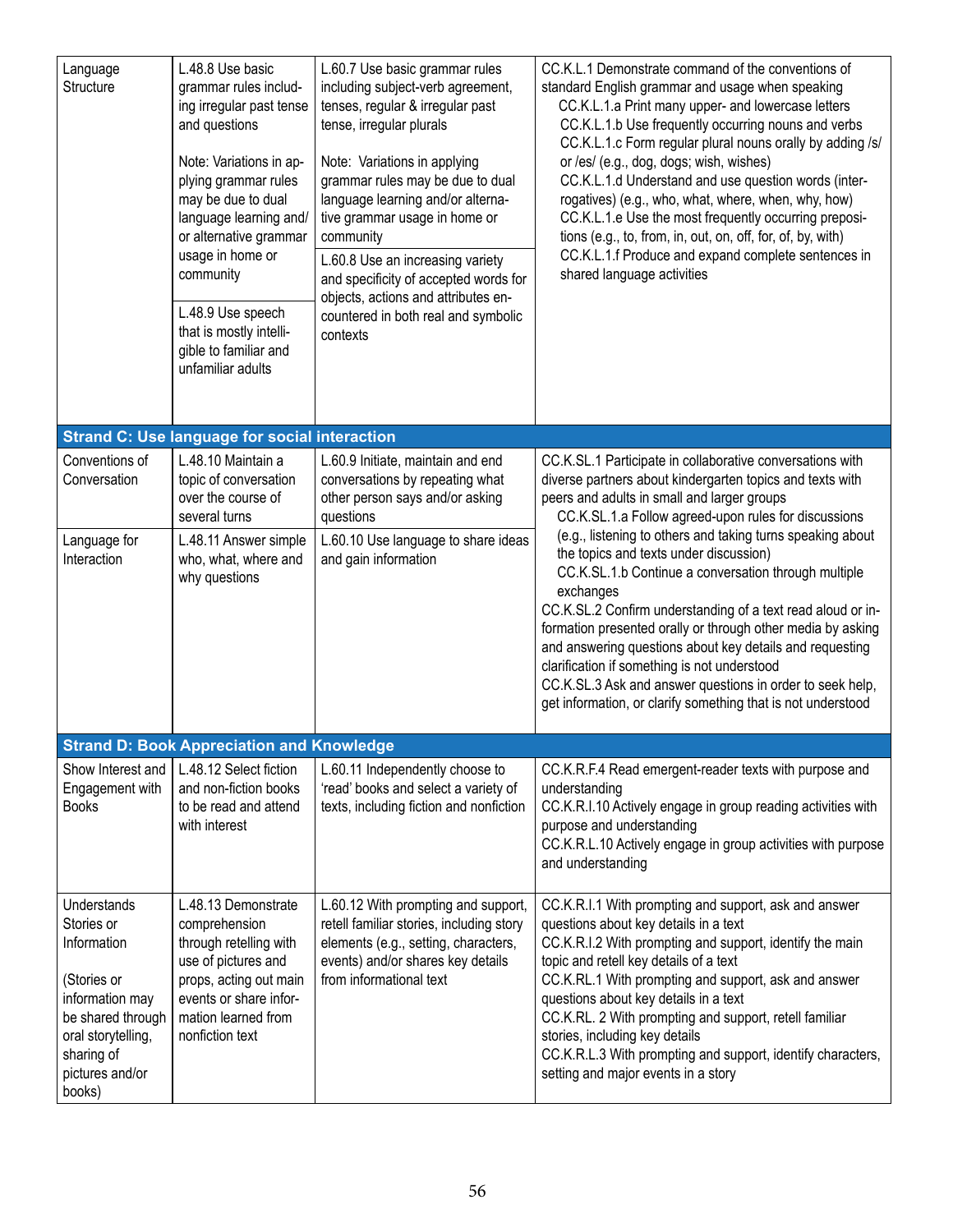|                      | L.48.13 Ask and<br>answer simple who,<br>what, where and why<br>questions related to<br>story or text<br>L.48.15 Make pre-<br>dictions and/or ask<br>questions about the<br>text by examining the<br>title, cover, pictures             | L.60.13 Identify main components of<br>a story or text (the major plot points<br>of a story or the main topic of an<br>informational text)<br>L.60.14 Use connections between<br>self and character experience and<br>emotions to increase comprehension                                                           | CC.K.R.I.3 With prompting and support, describe the con-<br>nection between two individuals, events, ideas, or pieces of<br>information in a text                                                                                                                                                                                                                                                                                                                                                                                                                                                                                                                                                                                                                                                                                                                                                                                                                                                                                                                                                                                                                                                                                                                                                                                        |
|----------------------|-----------------------------------------------------------------------------------------------------------------------------------------------------------------------------------------------------------------------------------------|--------------------------------------------------------------------------------------------------------------------------------------------------------------------------------------------------------------------------------------------------------------------------------------------------------------------|------------------------------------------------------------------------------------------------------------------------------------------------------------------------------------------------------------------------------------------------------------------------------------------------------------------------------------------------------------------------------------------------------------------------------------------------------------------------------------------------------------------------------------------------------------------------------------------------------------------------------------------------------------------------------------------------------------------------------------------------------------------------------------------------------------------------------------------------------------------------------------------------------------------------------------------------------------------------------------------------------------------------------------------------------------------------------------------------------------------------------------------------------------------------------------------------------------------------------------------------------------------------------------------------------------------------------------------|
|                      | <b>Strand E: Knowledge of Print and Its Uses</b>                                                                                                                                                                                        |                                                                                                                                                                                                                                                                                                                    |                                                                                                                                                                                                                                                                                                                                                                                                                                                                                                                                                                                                                                                                                                                                                                                                                                                                                                                                                                                                                                                                                                                                                                                                                                                                                                                                          |
| <b>Book Concepts</b> | L.48.16 Looks at pag-<br>es of a book from left<br>to right (or according<br>to conventions of<br>home language)<br>L.48.17 Recognizes<br>that print represents<br>spoken words (i.e.,<br>first name in print,<br>environmental labels) | L.60.15 Know how print is read (left<br>to right, top to bottom, front to back<br>or according to convention of home<br>language)<br>L.60.16 Know that books have titles,<br>authors, illustrators or photographers<br>L.60.17 Recognize words as a unit<br>of print and that letters are grouped<br>to form words | CC.K.R.F.1 Demonstrate understanding of the organization<br>and basic features of print<br>CC.K.R.F.1.a Follow words from left to right, top to bot-<br>tom, and page by page<br>CC.K.R.I.4 With prompting and support, ask and answer<br>questions about unknown words in a text<br>CC.K.R.I.5 Identify the front cover, back cover, and title page<br>of a book<br>CC.K.R.I.6 Name the author and illustrator of a text and<br>define the role of each in presenting the ideas or information<br>in a text<br>CC.K.R.L.4 Ask and answer questions about unknown<br>words in a text<br>CC.K.R.L.5 Recognize common types of texts (e.g., story-<br>books, poems)<br>CC.K.R.L.6 With prompting and support, name the author<br>and illustrator of a story and define the role of each in telling<br>the story<br>CC.K.R.I.7 With prompting and support, describe the<br>relationship between illustrations and the text in which they<br>appear (e.g., what person, place, thing, or idea in the text an<br>illustration depicts)<br>CC.K.R.I.8 With prompting and support, identify the reasons<br>an author gives to support points in a text<br>CC.K.R.I.9 With prompting and support, identify basic<br>similarities in and differences between two texts on the same<br>topic (e.g., in illustrations, descriptions, or procedures) |
| Print<br>Concepts    | L.48.16 Identify some<br>printed words and/<br>or common symbols<br>(e.g., bathroom signs)                                                                                                                                              | L.60.18 Identify some familiar print-<br>ed words out of context                                                                                                                                                                                                                                                   | CC.K.R.L.7 With prompting and support, describe the<br>relationship between illustrations and the story in which they<br>appear (e.g., what moment in a story an illustration depicts)<br>CC.K.R.L.9 With prompting and support, compare and<br>contrast the adventures and experiences of characters in<br>familiar stories<br>CC.K.R.F.3 Know and apply grade-level phonics and word<br>analysis skills in decoding words<br>CC.K.R.F.3.a Demonstrate basic knowledge of let-<br>ter-sound correspondences by producing the primary or                                                                                                                                                                                                                                                                                                                                                                                                                                                                                                                                                                                                                                                                                                                                                                                                 |
|                      | in the context of the<br>environment                                                                                                                                                                                                    | L.60.19 Begin to use awareness of<br>letter sounds along with pictures to<br>read words in text                                                                                                                                                                                                                    | most frequent sound for each consonant<br>CC.K.R.F.3.b Associate the long and short sounds with<br>the common spellings (graphemes) for the five major<br>vowels<br>CC.K.R.F.3.c Read common high-frequency words by<br>sight (e.g., the, of, to, you, she, my, is, are, do, does)<br>CC.K.R.F.3.d Distinguish between similarly spelled words<br>by identifying the sounds of the letters that differ                                                                                                                                                                                                                                                                                                                                                                                                                                                                                                                                                                                                                                                                                                                                                                                                                                                                                                                                   |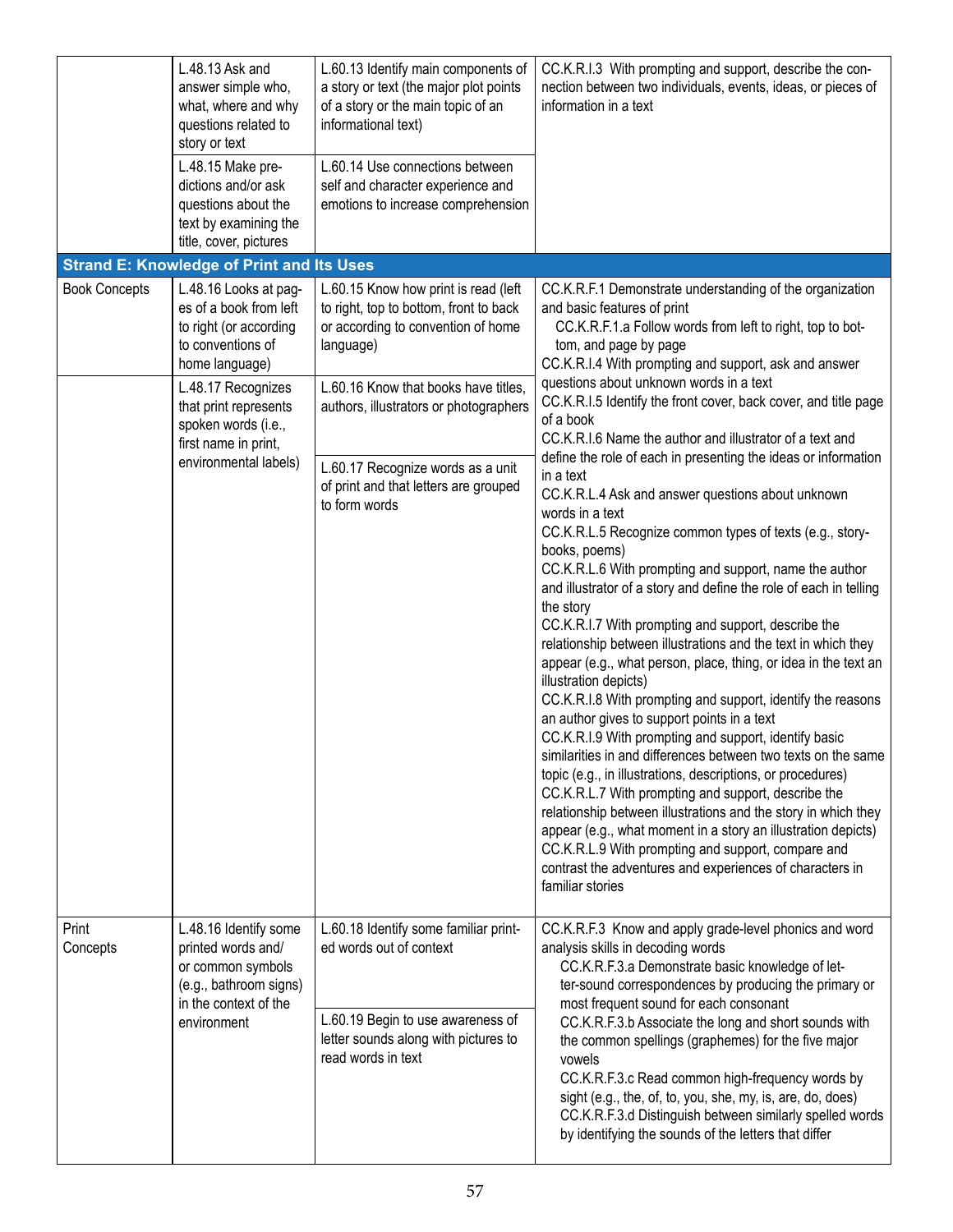| Letter<br>Recognition                                         | L.48.19 Recognize<br>some letters especially<br>those in one's own<br>name                                                                                                                                                                              | L.60.2 Recognize and names known<br>letters of the alphabet in familiar and<br>unfamiliar words<br>L.60.21 Make some letter-sound<br>connections                                                       | CC.K.R.F.1.b Recognize that spoken words are rep-<br>resented in written language by specific sequences of<br>letters<br>CC.K.R.F.1.c Understand that words are separated by<br>spaces in print<br>CC.K.R.F.1.d Recognize and name all upper- and lower-<br>case letters of the alphabet                                                                                                                                                                                                                                                                                                                                                                                                                                                                                                                                                                                                                                                                                                                                                                                                                                                                                                                                                                                                                                                                                                                                                                                                                                             |
|---------------------------------------------------------------|---------------------------------------------------------------------------------------------------------------------------------------------------------------------------------------------------------------------------------------------------------|--------------------------------------------------------------------------------------------------------------------------------------------------------------------------------------------------------|--------------------------------------------------------------------------------------------------------------------------------------------------------------------------------------------------------------------------------------------------------------------------------------------------------------------------------------------------------------------------------------------------------------------------------------------------------------------------------------------------------------------------------------------------------------------------------------------------------------------------------------------------------------------------------------------------------------------------------------------------------------------------------------------------------------------------------------------------------------------------------------------------------------------------------------------------------------------------------------------------------------------------------------------------------------------------------------------------------------------------------------------------------------------------------------------------------------------------------------------------------------------------------------------------------------------------------------------------------------------------------------------------------------------------------------------------------------------------------------------------------------------------------------|
|                                                               | <b>Strand F: Phonological Awareness:</b>                                                                                                                                                                                                                |                                                                                                                                                                                                        |                                                                                                                                                                                                                                                                                                                                                                                                                                                                                                                                                                                                                                                                                                                                                                                                                                                                                                                                                                                                                                                                                                                                                                                                                                                                                                                                                                                                                                                                                                                                      |
| Phonological<br>Awareness                                     | L.48.20 Recognize<br>rhyming words in<br>songs, chants or<br>poems<br>L.48.21 Identify when<br>initial sounds in words<br>are the same<br>L. 48.22 Distinguish<br>individual words in a<br>sentence                                                     | L.60.22 Produce rhyming words or<br>words that have same initial sound<br>L.60.23 Recognize which words in<br>a set of words begin with the same<br>sound<br>L.60.24 Distinguish syllables in<br>words | CC.K.R.F.2 Demonstrate understanding of spoken words,<br>syllables, and sounds (phonemes)<br>CC.K.R.F.2.a Recognize and produce rhyming words<br>CC.K.R.F.2.b Count, pronounce, blend, and segment<br>syllables in spoken words<br>CC.K.R.F.2.c Blend and segment onsets and rhymes of<br>single-syllable spoken words<br>CC.K.R.F.2.d Isolate and pronounce the initial, medial<br>vowel, and final sounds (phonemes) in three-phoneme<br>(consonant-vowel-consonant, or CVC) words* (This does<br>not include CVCs ending with /l/, /r/, or /x/.)<br>CC.K.R.F.2.e Add or substitute individual sounds (pho-<br>nemes) in simple, one-syllable words to make new words                                                                                                                                                                                                                                                                                                                                                                                                                                                                                                                                                                                                                                                                                                                                                                                                                                                              |
|                                                               |                                                                                                                                                                                                                                                         | Strand G: Conveying meaning through drawing, letters and words                                                                                                                                         |                                                                                                                                                                                                                                                                                                                                                                                                                                                                                                                                                                                                                                                                                                                                                                                                                                                                                                                                                                                                                                                                                                                                                                                                                                                                                                                                                                                                                                                                                                                                      |
| Conveying<br>meaning through<br>drawing, letters<br>and words | L.48.23 Draw or<br>"writes" to convey an<br>idea, event or story.<br>"Writing" involves<br>scribbles, letters and/<br>or letter-like shapes<br>(e.g., make pretend<br>list or use their words<br>to dictate a message<br>to communicate with<br>others) | L.60.25 Draw original stories with a<br>beginning, middle and end                                                                                                                                      | CC.K.W.1 Use a combination of drawing, dictating, and<br>writing to compose opinion pieces in which they tell a reader<br>the topic or the name of the book they are writing about and<br>state an opinion or preference about the topic or book (e.g.,<br>My favorite book is)<br>CC.K.W.2 Use a combination of drawing, dictating, and<br>writing to compose informative/explanatory texts in which<br>they name what they are writing about and supply some<br>information about the topic<br>CC.K.W.3 Use a combination of drawing, dictating, and writ-<br>ing to narrate a single event or several loosely linked events,<br>tell about the events in the order in which they occurred, and<br>provide a reaction to what happened<br>CC.K.W.5 Production and Distribution of Writing: With<br>guidance and support from adults, respond to questions and<br>suggestions from peers and add details to strengthen writing<br>as needed<br>CC.K.W.6 Production and Distribution of Writing: With<br>guidance and support from adults, explore a variety of digital<br>tools to produce and publish writing, including in collabora-<br>tion with peers<br>CC.K.W.7 Participate in shared research and writing proj-<br>ects (e.g., explore a number of books by a favorite author<br>and express opinions about them)<br>CC.K.W.8 Research to Build and Present Knowledge: With<br>guidance and support from adults, recall information from<br>experiences or gather information from provided sources to<br>answer a question |
|                                                               | L.48.24 Write in a<br>manner that is distinct<br>from drawing. Com-<br>bine scribbles with<br>letter-like forms                                                                                                                                         | L.60.26 Use early developmental<br>spelling. May use one letter for the<br>initial or final sound                                                                                                      | CC.K.L.2 Demonstrate command of the convention of<br>standard English capitalization, punctuation, and spelling<br>when writing<br>CC.K.L.2.a Capitalize the first word in a sentence and the<br>pronoun I<br>CC.K.L.2.b Recognize and name end punctuation<br>CC.K.L.2.c Write a letter or letters for most consonant<br>and short-vowel sounds (phonemes)                                                                                                                                                                                                                                                                                                                                                                                                                                                                                                                                                                                                                                                                                                                                                                                                                                                                                                                                                                                                                                                                                                                                                                          |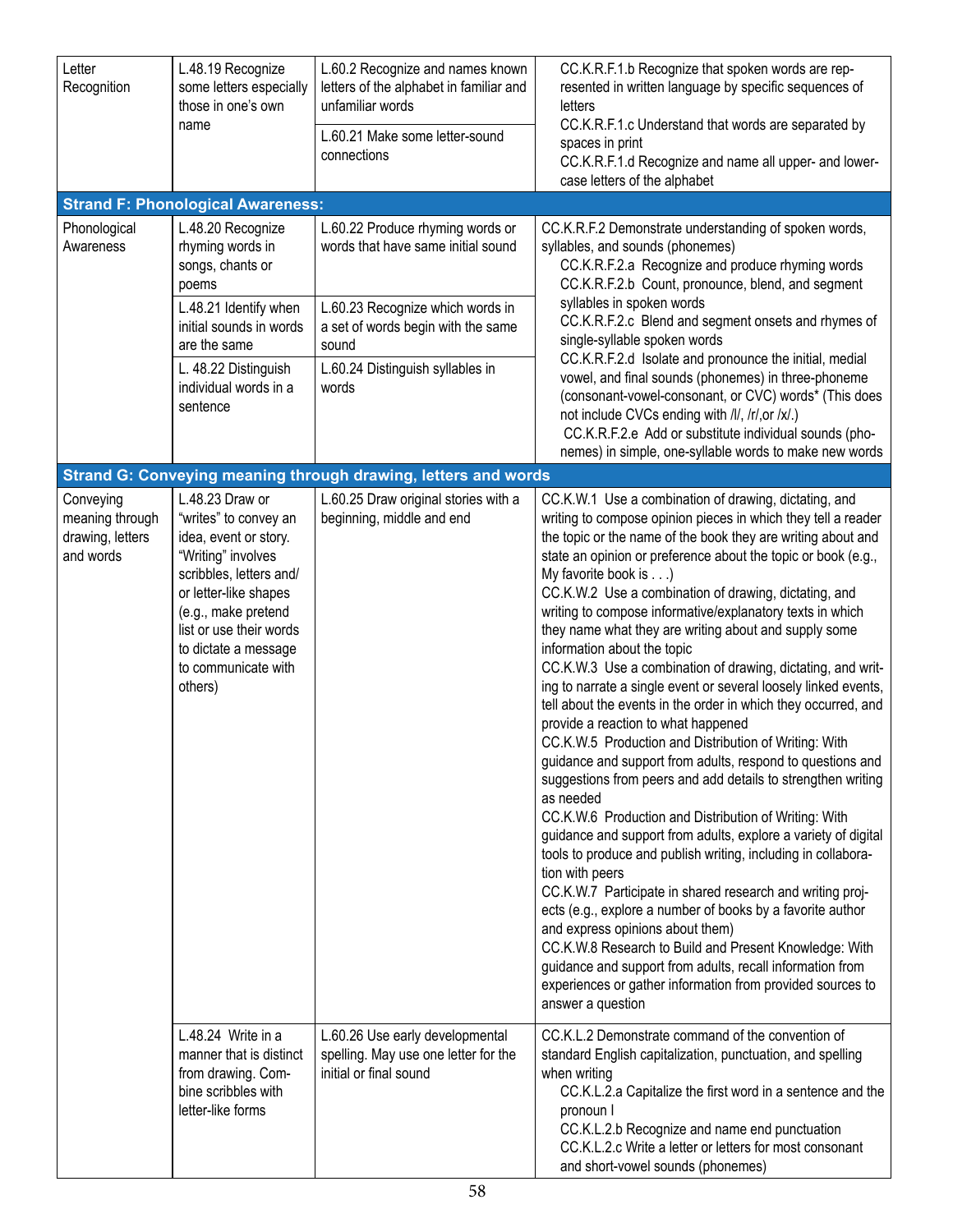## **Appendix B: CT ELDS to Common Core State Standards Alignment — Mathematics**

| <b>Mathematics Early Learning and Development Standards</b> |                                                                                                                                                                                             |                                                                                                                                                                                                                  | <b>Common Core State Standards in Mathematics</b>                                                                                                                                                                                                                                                                                                                                                                                                                                                                                                                                                     |
|-------------------------------------------------------------|---------------------------------------------------------------------------------------------------------------------------------------------------------------------------------------------|------------------------------------------------------------------------------------------------------------------------------------------------------------------------------------------------------------------|-------------------------------------------------------------------------------------------------------------------------------------------------------------------------------------------------------------------------------------------------------------------------------------------------------------------------------------------------------------------------------------------------------------------------------------------------------------------------------------------------------------------------------------------------------------------------------------------------------|
|                                                             | 3 to 4 years                                                                                                                                                                                | 4 to 5 years                                                                                                                                                                                                     | Kindergarten                                                                                                                                                                                                                                                                                                                                                                                                                                                                                                                                                                                          |
|                                                             | <b>Strand A: Understand Counting and Cardinality</b>                                                                                                                                        |                                                                                                                                                                                                                  |                                                                                                                                                                                                                                                                                                                                                                                                                                                                                                                                                                                                       |
| Number<br>Names                                             | M.48.1 Say or sign the number<br>sequence up to at least 10                                                                                                                                 | M.60.1 Say or sign the number<br>sequence up to at least 20                                                                                                                                                      | K.CC.1. Count to 100 by ones and by tens.<br>K.CC.2. Count forward beginning from a given number<br>within the known sequence (instead of having to begin at<br>1).                                                                                                                                                                                                                                                                                                                                                                                                                                   |
| Cardinality                                                 | M.48.2 Count up to at least<br>five objects using one-to-one<br>correspondence, using the<br>number name of the last object<br>counted to represent the total<br>number of objects in a set | M.60.2 Count up to 10<br>objects using one-to-one<br>correspondence, regardless of<br>configuration, using the number<br>name of the last object counted<br>to represent the total number of<br>objects in a set | K.CC.4. Understand the relationship between numbers<br>and quantities; connect counting to cardinality<br>a. When counting objects, say the number names in<br>the standard order, pairing each object with one and<br>only one number name and each number name with<br>one and only one object<br>b. Understand that the last number name said tells the<br>number of objects counted. The number of objects is<br>the same regardless of their arrangement or the order<br>in which they were counted<br>c. Understand that each successive number name<br>refers to a quantity that is one larger |
|                                                             | M.48.3 Count out a set of<br>objects up to 4                                                                                                                                                | M.60.3 Count out a set of<br>objects up to 5                                                                                                                                                                     | K.CC.5. Count to answer "how many?" questions about<br>as many as 20 things arranged in a line, a rectangular<br>array, or a circle, or as many as 10 things in a scattered<br>configuration; given a number from 1-20, count out that<br>many objects                                                                                                                                                                                                                                                                                                                                                |
| Written<br><b>Numerals</b>                                  | M.48.4 Recognize written<br>numerals up to at least five                                                                                                                                    | M.60.4 Recognize written<br>numerals up to at least 10                                                                                                                                                           | K.CC.3. Write numbers from 0 to 20. Represent a number<br>of objects with a written numeral 0-20 (with 0 representing<br>a count of no objects)                                                                                                                                                                                                                                                                                                                                                                                                                                                       |
| Recognizing<br>Quantities                                   | M.48.5 Recognize and name,<br>without counting, the number<br>of objects in small groups of at<br>least 3 or 4 objects                                                                      | M.60.5 Quickly recognize and<br>name, without counting, the<br>number of objects in collections<br>of up to at least five items                                                                                  | K.Introduction. Students choose, combine, and apply<br>effective strategies for answering quantitative questions,<br>including quickly recognizing the cardinalities of small sets<br>of objects, counting and producing sets of given sizes,<br>counting the number of objects in combined sets, or count-<br>ing the number of objects that remain in a set after some<br>are taken away                                                                                                                                                                                                            |
| Comparison                                                  | M.48.6 Compare sets of 1-5<br>objects using a visual matching<br>or counting strategy and<br>describing the comparison as<br>more, less than or the same                                    | M.60.6 Compare sets of up<br>to 10 objects using a visual<br>matching or counting strategy<br>and describing the comparison<br>as more, less than or the same                                                    | K.CC.6. Identify whether the number of objects in one<br>group is greater than, less than, or equal to the number<br>of objects in another group, e.g., by using matching and<br>counting strategies*<br>(* Include groups with up to ten objects)<br>K.CC.7. Compare two numbers between 1 and 10<br>presented as written numerals                                                                                                                                                                                                                                                                   |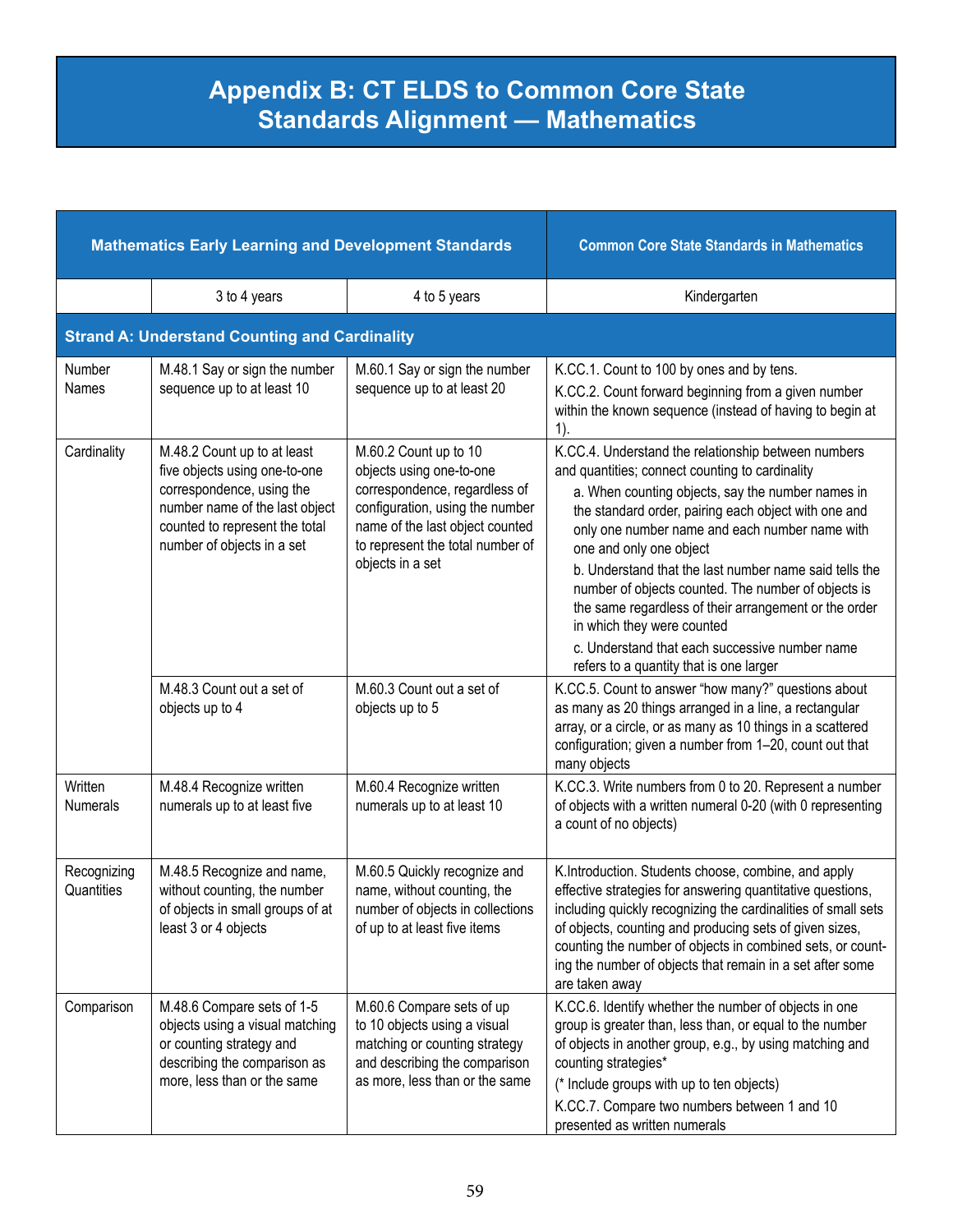| Strand B: Understand and describe relationships to solve problems (operations and algebraic thinking) |                                                                                                                                                   |                                                                                                                                                                                                                                                                                                                                                                                                                                                                                                 |                                                                                                                                                                                                                                                                                                                                                                                                                                                                                                                                                                                                                                                                                                                                                                                                                                                                                                                                                                                                                                                                                                                                                                                                                                                                                                                                                                                |  |
|-------------------------------------------------------------------------------------------------------|---------------------------------------------------------------------------------------------------------------------------------------------------|-------------------------------------------------------------------------------------------------------------------------------------------------------------------------------------------------------------------------------------------------------------------------------------------------------------------------------------------------------------------------------------------------------------------------------------------------------------------------------------------------|--------------------------------------------------------------------------------------------------------------------------------------------------------------------------------------------------------------------------------------------------------------------------------------------------------------------------------------------------------------------------------------------------------------------------------------------------------------------------------------------------------------------------------------------------------------------------------------------------------------------------------------------------------------------------------------------------------------------------------------------------------------------------------------------------------------------------------------------------------------------------------------------------------------------------------------------------------------------------------------------------------------------------------------------------------------------------------------------------------------------------------------------------------------------------------------------------------------------------------------------------------------------------------------------------------------------------------------------------------------------------------|--|
| Number<br>Operations                                                                                  | M.48.7 Understand that adding<br>to (or taking away) one or<br>more objects from a group<br>will increase or decrease the<br>objects in the group | M.60.7 Use real-world situations<br>and concrete objects to model<br>and solve addition (e.g., putting<br>together) and subtraction (e.g.,<br>taking away) problems up<br>through 5<br>M.60.8 Recognize and describe<br>parts contained in larger<br>numbers by composing number<br>combinations up to at least five<br>(e.g., recognize how many have<br>been secretly taken away from<br>a group of five objects)                                                                             | K.NBT.1. Compose and decompose numbers from 11 to<br>19 into ten ones and some further ones, e.g., by using<br>objects or drawings, and record each composition or<br>decomposition by a drawing or equation (e.g., $18 = 10 +$<br>8); understand that these numbers are composed by ten<br>ones and one, two, three, four, five, six, seven, eight, or<br>nine ones<br>K.OA.1. Represent addition and subtraction with objects,<br>fingers, mental images, drawings*, sounds (e.g., claps),<br>acting out situations, verbal explanations, expressions, or<br>equations<br>*Drawings need not show details, but should show the<br>mathematics in the problem (This applies wherever<br>drawings are mentioned in the Standards.)<br>K.OA.2. Solve addition and subtraction word problems,<br>and add and subtract within 10, e.g., by using objects or<br>drawings to represent the problem<br>K.OA.3. Decompose numbers less than or equal to 10<br>into pairs in more than one way, e.g., by using objects or<br>drawings, and record each decomposition by a drawing or<br>equation (e.g., $5 = 2 + 3$ and $5 = 4 + 1$ )<br>K.OA.4. For any number from 1 to 9, find the number that<br>makes 10 when added to the given number, e.g., by using<br>objects or drawings, and record the answer with a drawing<br>or equation<br>K.OA.5. Fluently add and subtract within 5 |  |
|                                                                                                       |                                                                                                                                                   |                                                                                                                                                                                                                                                                                                                                                                                                                                                                                                 | Strand C: Understand the attributes and relative properties of objects (measurement and data)                                                                                                                                                                                                                                                                                                                                                                                                                                                                                                                                                                                                                                                                                                                                                                                                                                                                                                                                                                                                                                                                                                                                                                                                                                                                                  |  |
| Measurement                                                                                           | M.48.8 Recognize measurable<br>attribute of an object such as<br>length, weight or capacity                                                       | M.60.9 Compare the<br>measurable attributes of two<br>or more objects (e.g., length,<br>weight and capacity) and<br>describe the comparison using<br>appropriate vocabulary (e.g.,<br>longer, shorter, same length,<br>heavier, lighter, same weight,<br>holds more, holds less, holds<br>the same amount)<br>M.60.10 Begin to use strategies<br>to determine measurable<br>attributes (length or capacity of<br>objects). May use comparison,<br>standard or non-standard<br>measurement tools | K.MD.1. Describe measurable attributes of objects,<br>such as length or weight. Describe several measurable<br>attributes of a single object<br>K.MD.2 Directly compare two objects with a measurable<br>attribute in common, to see which object has "more<br>of"/"less of" the attribute, and describe the difference. For<br>example, directly compare the heights of two children and<br>describe one child as taller/shorter                                                                                                                                                                                                                                                                                                                                                                                                                                                                                                                                                                                                                                                                                                                                                                                                                                                                                                                                              |  |
| Data                                                                                                  | M.48.9 Sort objects into two<br>groups, counts and compares<br>the quantity of the groups<br>formed (e.g., indicates which<br>is more)            | M. 60.11 Represent data using<br>a concrete object or picture<br>graph according to one attribute                                                                                                                                                                                                                                                                                                                                                                                               |                                                                                                                                                                                                                                                                                                                                                                                                                                                                                                                                                                                                                                                                                                                                                                                                                                                                                                                                                                                                                                                                                                                                                                                                                                                                                                                                                                                |  |
| Sorting and<br>Classifying                                                                            | M.48.10 Sort and classify<br>objects by one attribute into<br>two or more groups (e.g., color,<br>size, shape)                                    | M.60.12 Sort and classify a<br>set of objects on the basis of<br>one attribute independently<br>and describe the sorting rule.<br>Can re-sort and classify the<br>same set of objects based on a<br>different attribute                                                                                                                                                                                                                                                                         | K.MD.3. Classify objects into given categories; count<br>the numbers of objects in each category and sort the<br>categories by\ count **<br>** Limit category counts to be less than or equal to 10                                                                                                                                                                                                                                                                                                                                                                                                                                                                                                                                                                                                                                                                                                                                                                                                                                                                                                                                                                                                                                                                                                                                                                            |  |